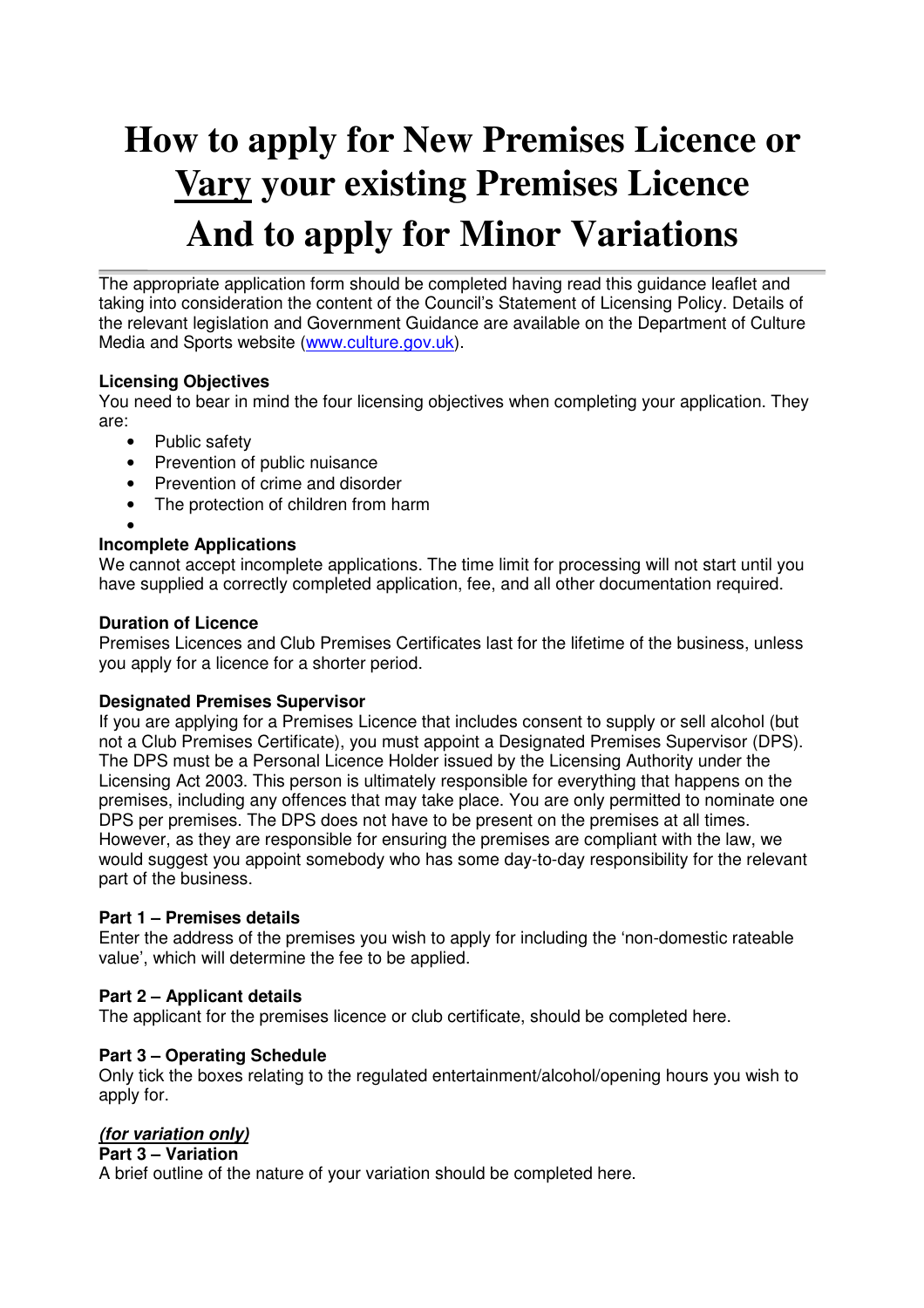#### **Part 4 – Operating Schedule**

Only tick the boxes relating to the regulated entertainment/alcohol/opening hours you wish to vary.

#### **Licensable activities**

You must complete the corresponding part for every box ticked on the previous section You must state what licensable activities you wish to vary, and the times you would like to do this. Times must be given in the 24-hour clock.

#### Example

Let's say you wanted to sell alcohol from 11.00am to 11.00pm on Sundays to Thursdays and 11.00am to 2.00am on Fridays and Saturdays. The following would be acceptable: Example

| Supply of alcohol | Will the sale of alcohol be for consumption: (please tick)          |
|-------------------|---------------------------------------------------------------------|
|                   | Standard days and timings   On the premises, Off the premises, Both |

|            | EXAILIDIC DAYS AIIU TIITICS |                    |                                                         |  |  |
|------------|-----------------------------|--------------------|---------------------------------------------------------|--|--|
|            |                             | Day Start   Finish | <b>Comments</b>                                         |  |  |
| Mon 1100   |                             | 2300               | State any seasonal variations for the supply of alcohol |  |  |
| <b>Tue</b> | 1100                        | 2300               |                                                         |  |  |
| Wed 1100   |                             | 2300               | New Years Eve $-11:00$ to terminal hour following day   |  |  |
| Thur 1100  |                             | 2300               |                                                         |  |  |
| Fri        | 1100                        | 0200               | Non standard Timings                                    |  |  |
| Sat        | 1100                        | 0200               |                                                         |  |  |
| Sun        | 1100                        | 2300               |                                                         |  |  |

Example Days and Times

#### **Seasonal Variations**

This would allow you to open later on say, Christmas Eve, or to open later during the summer months (you would have to specify which months). You need to say when you want to open and for how long.

#### **Non Standard Timings**

This caters for special events or Bank Holidays, for example. You may normally open until 11.00pm on Mondays, but on the first Monday of every month a folk club meet at your premises and you would like to provide alcohol and regulated entertainment until midnight on these occasions. You would put the details in this box.

#### **Indoors or Outdoors**

If licensed activities will take place in a building or similar structure, please tick "Indoors". If activities are to take place in the open air, or with a roof cover and no side wall covers, please tick "Outdoors". If you are a pub with a garden (for example) and you would like licensable activities to take place in the garden, you would tick both boxes.

#### **Further Details**

You are expected to state the type of activity to be authorised and where applicable, the frequency of these activities. (If you intend to provide licensed activities regularly you do not need to specify this).

#### **For example:**

Plays – if the premises licence is for a one off event, you would put the play title here. Otherwise you would state, for example, whether the plays are for children only, a mixed audience, for an amateur dramatics association, and so on.

Film Exhibitions – if a cinema, you may say here how many screens you have. You may describe the type of films you intend to show, e.g. art films, mixed films for all age ranges, and so on.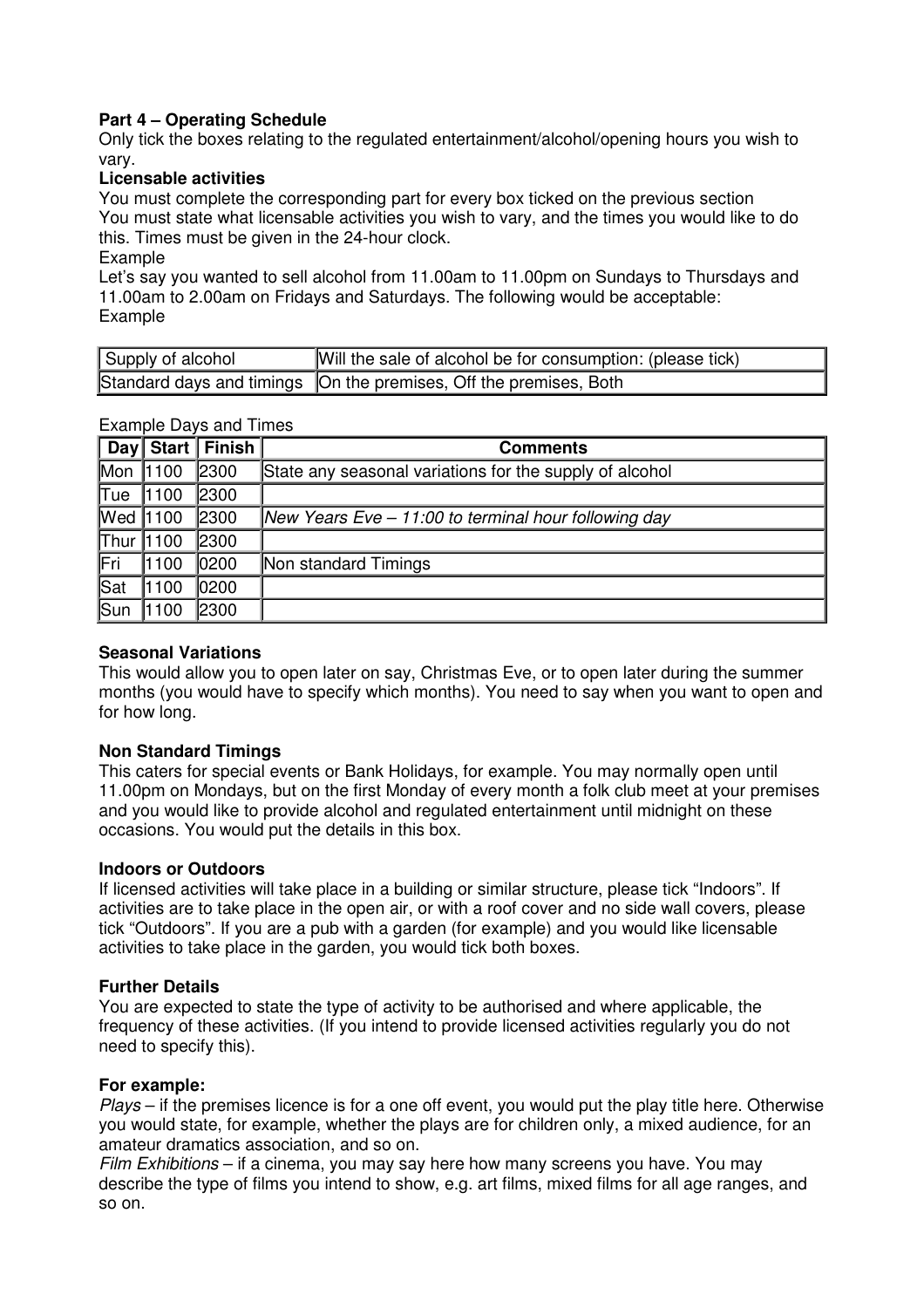Indoor Sporting Events – describe the type of sports you intend to provide.

Boxing and Wrestling Entertainments – the category of fights you may wish to provide, whether they will be professional or amateur and so on.

Performance of Live Music – how many musicians do you intend to have performing, what type of music will they play, and will the music be amplified or un-amplified?

Playing of Recorded Music – what sort of recorded music? Will it be a DJ or a sound system? What is the power output of any sound system to be used? Will you be providing karaoke? Performance of Dance – what type of dancing? Will there be a stage or will it be roaming dancers, such as strippers?

Entertainment of a Similar Description – describe the type of entertainment, e.g. comedy shows Provision of Facilities for Making Music – describe the provision, e.g. a piano, guitars etc. Describe how the facilities will be used, e.g. a folk club.

Provision of Facilities for Dancing – describe where the dance floor will be, what size it is etc. Provision of Facilities for Entertainment of a Similar Description - describe what the facilities are and what they might be used for.

Late Night Refreshment – Say what you intend to do, e.g. selling food for takeaway purposes only, selling food for consumption on the premises, the type of food you sell etc.

You can also use this section to tell us how often you are likely to use the licence, e.g. "Plays will only be held once a month for no more than three days at a time".

#### **Activities That May Give Rise to Concern in Respect of Children**

This could include nudity or semi-nudity (such as exotic dancers), films for restricted age groups or the presence of gaming machines.

#### **Hours Premises Are Open to the Public**

This area is for you to say what time the public may enter the building or premises and what the latest time is they will leave, regardless of whether licensable activities are taking place.

#### **Steps You Intend to Take to Promote the Four Licensing Objectives**

This is a very important part of the form. You must use this area to demonstrate that you can run your business in accordance with the four licensing objectives and the Council's Statement of Licensing Policy.

You need to satisfy the responsible authorities we consult and any other interested parties (e.g. local residents), that you can run the premises responsibly and in accordance with the licensing objectives. If these people do not feel the steps you propose are adequate, they may object to the licence being granted.

It is in everybody's interests to reduce the likelihood of people objecting to your application. You must think very carefully about how you are going to address the four licensing objectives.

#### **Examples of things you may wish to consider are given below:**

General – All Four Licensing Objectives

- Providing registered door supervisors
- Having a Personal Licence Holder on the premises at all times the licence is being used
- Staff training on licensing issues
- Installing a CCTV system

The Prevention of Crime and Disorder

- Drugs policies/notices
- Membership of a local Pubwatch scheme
- Providing adequate lighting
- Use of a walkie-talkie link to other licensed premises in the area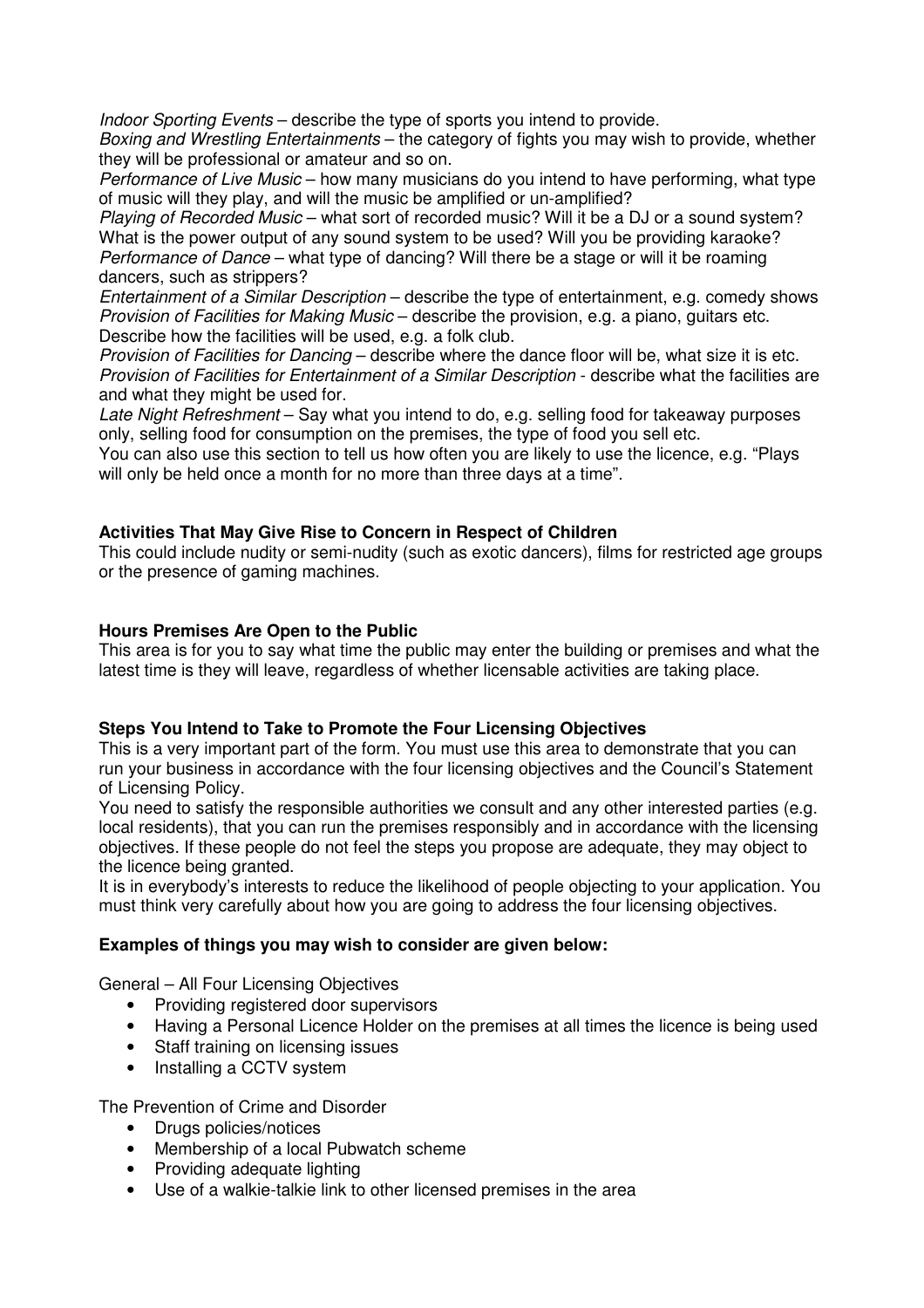- Age restrictions
- Search policies
- Bottle bans

Public Safety

- Provision of emergency lighting
- Provision of additional escape routes
- Accommodation limits
- First Aid provision
- Seating arrangements
- Use of special effects
- Number of attendants

The Prevention of Public Nuisance

- Provision and use of a noise-limiting device
- Secondary glazing/soundproofing
- Noise patrols of the local area
- Keeping the music to a reasonable level
- Litter clearance
- Considerate loading/unloading arrangements
- Controlling noxious odours from cooking etc
- Not using external areas after a certain time
- Restricting hours that amplified music can take place
- Keeping doors and windows closed while the licence is being used
- Prevention of light pollution
- Notices asking patrons to leave quietly

The Protection of Children From Harm

- Restricting access to adult entertainment, e.g. lap dancing, age restricted films etc
- Provision of children's areas
- CRB checks of staff involved in looking after young people
- Proof of age cards
- Prevention of access to gaming machines
- A limit on the hours during which children can be present on the premises
- Requirement to be accompanied by an adult
- Requirement for attendants to be present when children's activities are taking place

You are not expected to address issues already covered by existing legislation, e.g. "I will not serve to people who are obviously drunk" or "I will not serve alcohol to under-18's". Whatever you put in this section will become a condition of your licence. Therefore you should not volunteer to do anything that you are not able, or not prepared, to do if the licence is granted.

#### **Advertising Your Application**

#### Public Notice

You must advertise your application by way of a notice displayed at the premises for a period of no less than 28 consecutive days starting on the day after the day on which the application was given to the relevant licensing authority, which is: -

- of a size equal or larger than A4,
- of a pale blue colour.

• printed legibly in black ink or typed in black in a font of a size equal to or larger than 16; The notice must be displayed in a position where it can be conveniently read from the exterior of the premises by persons passing in the street, and in the case of a premises covering an area of more than fifty metres square, a further notice in the same form and subject to the same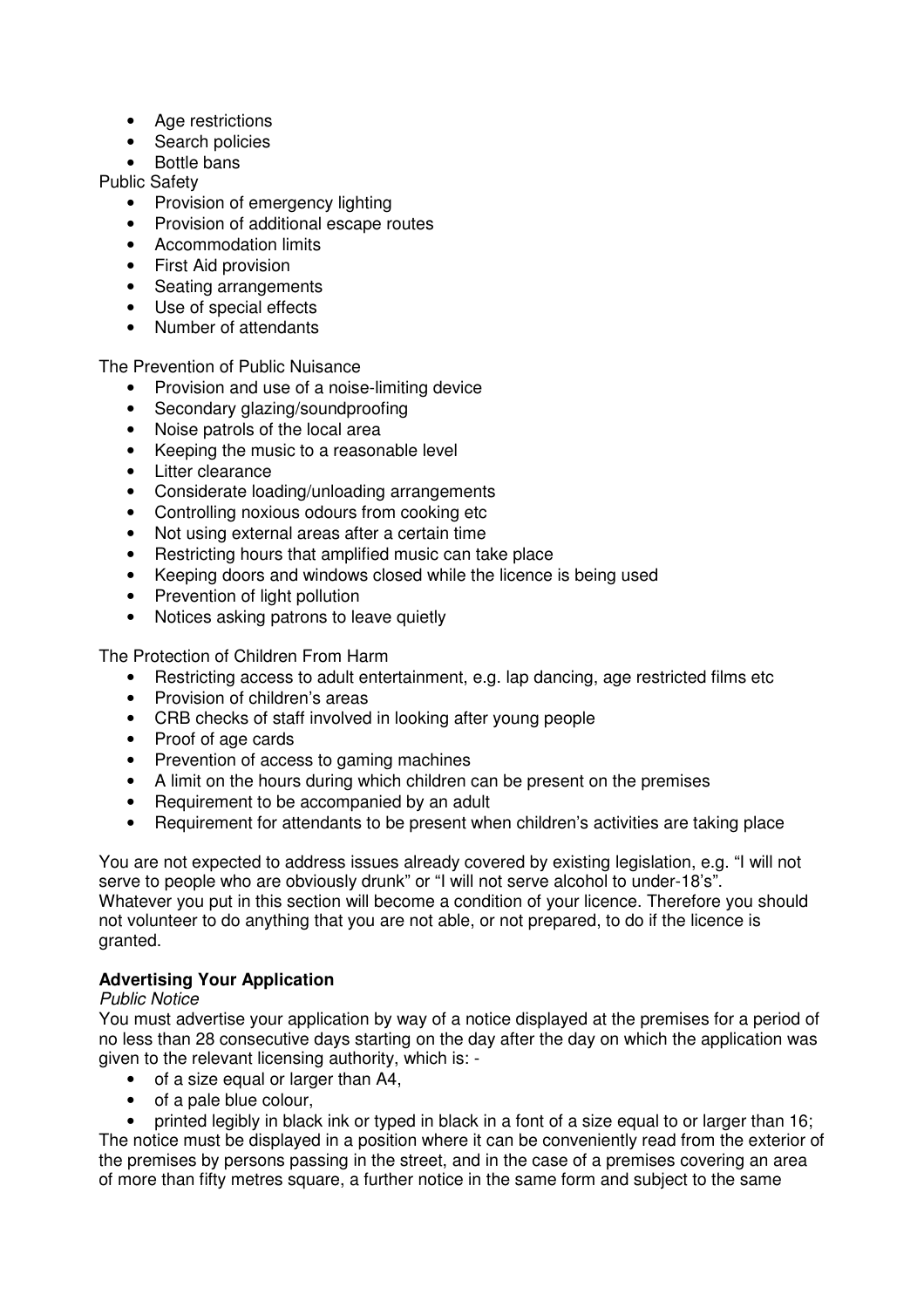requirements every fifty metres along the external perimeter of the premises abutting any highway.

Council officers will check that you have displayed the notice and your application will not be accepted unless this is done.

#### **Local publication**

You must also advertise by publishing a notice in a local newspaper or, if there is none, in a local newsletter, circular or similar document, circulating in the vicinity of the premises on at least one occasion during the period of ten working days starting on the day after the day on which the application was given to the relevant licensing authority.

An example advertisement for this purpose is enclosed. You should send a copy of the newspaper containing the advertisement to us as soon as it is published.

#### **Documents to be Included with the application**

You must enclose the following:

- The fee (see attached list)
- A plan of the premises. The plan must be drawn to a scale of 1 centimetre to 1 metre (1:100), unless we have previously confirmed in writing to you that an alternative scale is acceptable. The plan must show:
- 1. The extent of the boundary of the building, if relevant, and any external and internal walls of the building and, if different, the perimeter of the premises
- 2. The location of points of access to and from the premises
- 3. If different from the above, the location of the escape routes from the premises
- 4. In a case where the premises is to be used for more than one licensable activity, the area within the premises used for each activity
- 5. Fixed structures (including furniture) or similar objects temporarily in a fixed location (but not furniture) that may impact on the ability of customers to use exits or escape routes without impediment
- 6. In a case where premises include a stage or raised area, the location and height of each stage or area relative to the floor;
- 7. In a case where the premises include any steps, stairs, elevators or lifts, the location of the steps stairs, elevators or lifts;
- 8. In the case where the premises includes any room or rooms containing public conveniences, the location of the room or rooms
- 9. The location and type of any fire safety and other safety equipment
- 10. The location of any kitchen on the premises.
- 11. The consent form from the proposed Designated Premises Supervisor.

#### **Part 5 – Signatures**

If the application is made by a limited company, partnership or unincorporated association, someone who has the capacity to bind the company or partnership should sign. Your Agent may sign providing he or she has actual authority to do so.

Where there are two applicants, they both must sign the form.

#### **Minor Variations**

As of the 29<sup>th</sup> July 2009 new legislation has been introduced to be included in the Licensing Act 2003. This legislation now allows Premises Licence and Club Premises Certificate owners to apply for 'Minor Variations' to their licences.

The Minor Variations include adding Regulated Entertainment to an existing licence, minor changes to the layout of the premise, small adjustments to the licensing hours (cannot increase the licensing hours between 23:00hrs and 07:00hrs but a reduction in the hours or to move the hours (without increasing) between 07:00hrs and 23:00hrs) and the removal of irrelevant or unenforceable conditions, these could include the 'Embedded Conditions' carried over on conversion of the Premise Licence when the Licensing Act was first introduced. Also the applicant could apply to have volunteered conditions placed on their Premise Licence if they feel it is needed to promote the Licensing Objectives following a minor variation application. The application must be made on the Prescribed Form.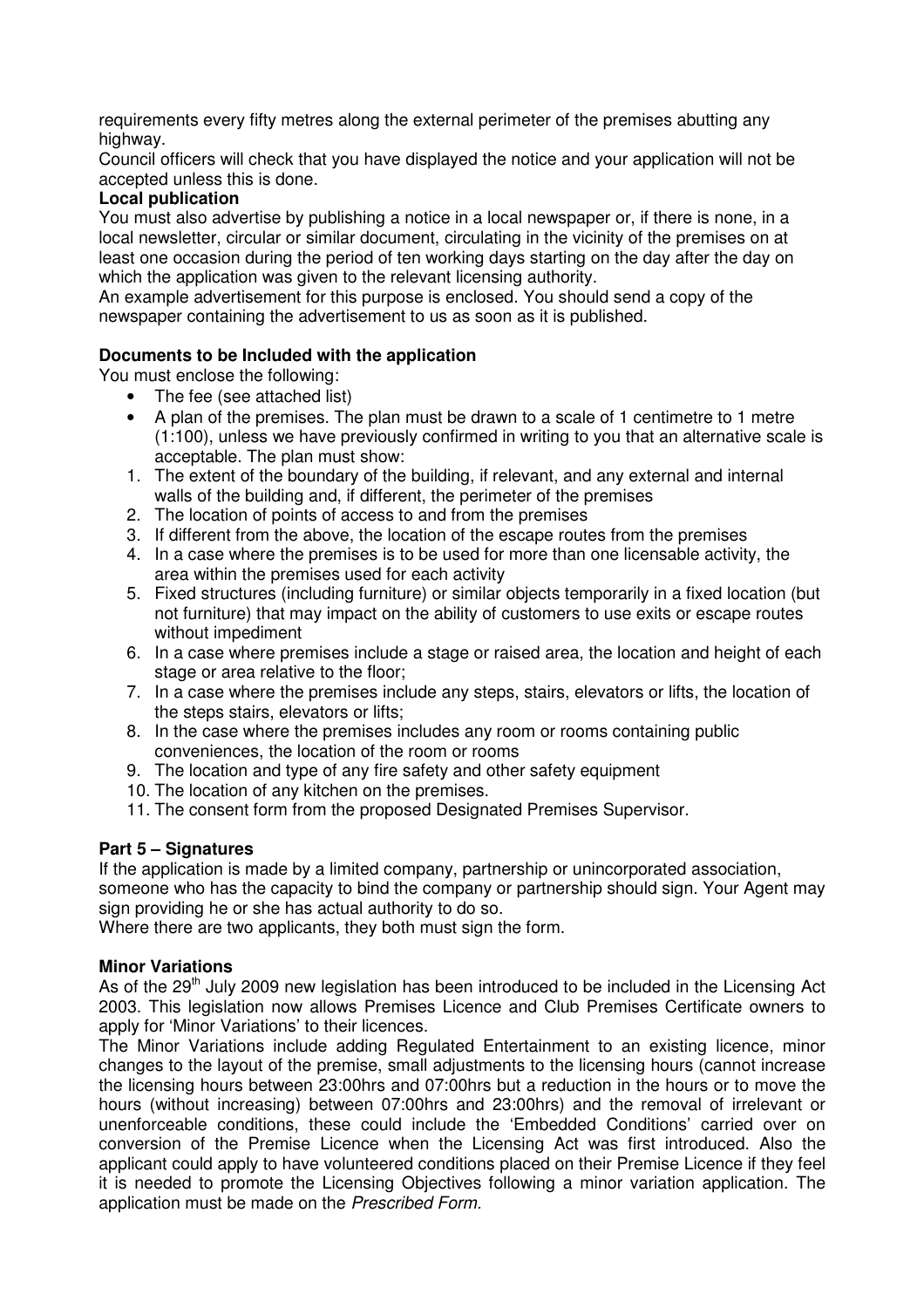The system has been introduced to make small variations to an existing Licence or Certificate easier and less costly to the applicant.

The fee for a Minor Variation is £89 and the decision to grant must be made within 15 working days by the Licensing Authority. There is no need to advertise the application in the local newspapers or send copies to the Responsible Authorities but a white notice must be placed in the premise advertising the application made to the Licensing Authority. (example is attached at APPENDIX C)

The final decision as to the granting of the application for a Minor Variation lies with the Licensing Officer and there will be no committee hearing held if the variation is rejected. If this happens then the applicant can apply for a full Variation and the increased costs involved.

The Prescribed Form is available on the MVDC web page under 'Premises Application Forms'. Details of the new legislation can be found on the DCMS web site:

http://www.culture.gov.uk/what\_we\_do/alcohol\_and\_entertainment/default.aspx/

#### **Copy to Responsible Authorities**

You must supply a copy of your application to the Responsible Authorities recognised by the licensing authority (see attached list).

If your application is incomplete you will have to resubmit it to these authorities.

The address of the licensing authority to which application should be addressed is:

Environmental Health Licensing Team Mole Valley District Council Pippbrook Dorking **Surrey** RH4 1SJ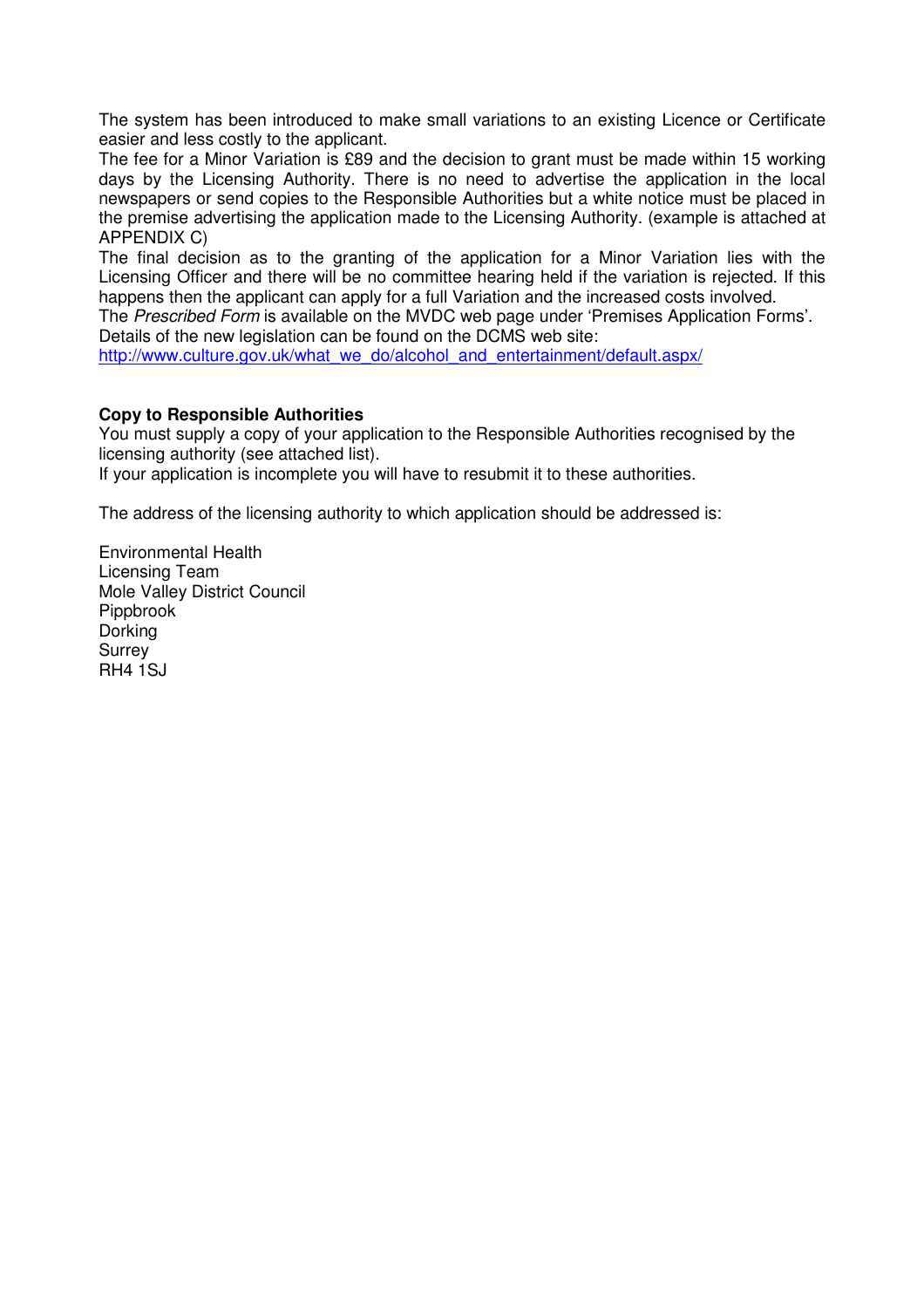### **Responsible authorities/ Contact points for advice**

| Mr Daniel Miller                                                  |                                                               |
|-------------------------------------------------------------------|---------------------------------------------------------------|
| Police Licensing Officer, Mole Valley                             | Miller14817@surrey.pnn.police.uk                              |
| <b>PO Box 101</b>                                                 |                                                               |
| Guildford,                                                        | 01483 638868                                                  |
| Surrey,                                                           |                                                               |
| GU1 9PE                                                           |                                                               |
| <b>Surrey Fire &amp; Rescue Service</b>                           |                                                               |
| East Area Office                                                  |                                                               |
| <b>Leatherhead Fire Station</b>                                   | Mark.Nagle@surreycc.gov.uk                                    |
| Cobham Road                                                       |                                                               |
| Fetcham, Surrey                                                   |                                                               |
| <b>KT22 9AW</b>                                                   |                                                               |
| <b>Surrey County Council Trading Standards</b>                    |                                                               |
| <b>Consort House</b>                                              |                                                               |
| 5-7 Queensway                                                     | Tel: 01372 371751                                             |
| Redhill                                                           | Fax: 01372 371704                                             |
| RH1 1YB                                                           |                                                               |
| <b>Environmental Health Department</b>                            |                                                               |
| Mole Valley District Council                                      |                                                               |
| Pippbrook                                                         |                                                               |
| Dorking                                                           | Tel: 01306 879234                                             |
| Surrey                                                            | Fax: 01306 879329                                             |
| RH4 1SJ                                                           |                                                               |
|                                                                   |                                                               |
| Health & Safety - All other premises not listed below             |                                                               |
| <b>Health &amp; Safety Executive</b>                              |                                                               |
| <b>The Council Offices</b>                                        |                                                               |
| <b>Station Road East</b>                                          |                                                               |
| Oxted                                                             |                                                               |
| Surrey RH8 0BT                                                    |                                                               |
|                                                                   |                                                               |
| For; Fairgrounds, agricultural shows, ski slopes, railways, local |                                                               |
| authority premises, police or fire authority premises.            |                                                               |
| County Child Employment Enforcement & Strategy Manager            |                                                               |
| Quadrant Court.                                                   |                                                               |
| 35 Guildford Road                                                 | childemployment@surreycc.gov.uk                               |
| Woking,                                                           |                                                               |
| <b>GU22 7QQ</b>                                                   |                                                               |
| <b>Planning Department</b>                                        |                                                               |
| Duty Officer                                                      |                                                               |
| Mole Valley District Council                                      | Tel: 01306 879102                                             |
| Pippbrook                                                         | planning@molevalley.gov.uk                                    |
| Dorking                                                           |                                                               |
| Surrey                                                            |                                                               |
| <b>RH4 1SJ</b>                                                    |                                                               |
| Lesley Hackney                                                    | Tel: 0208 541 7976                                            |
| Public Health Business Manager                                    | lesley.hackney@surreycc.gov.uk                                |
| <b>Public Health NHS Surrey</b>                                   |                                                               |
| Room G55 County Hall                                              | The PCT will cease to exist from April 2013 when the          |
| Penrhyn Road                                                      | Surrey team will be transferring to Surrey County<br>Council. |
| Kingston Upon Thames                                              |                                                               |
| KT1 2DN                                                           |                                                               |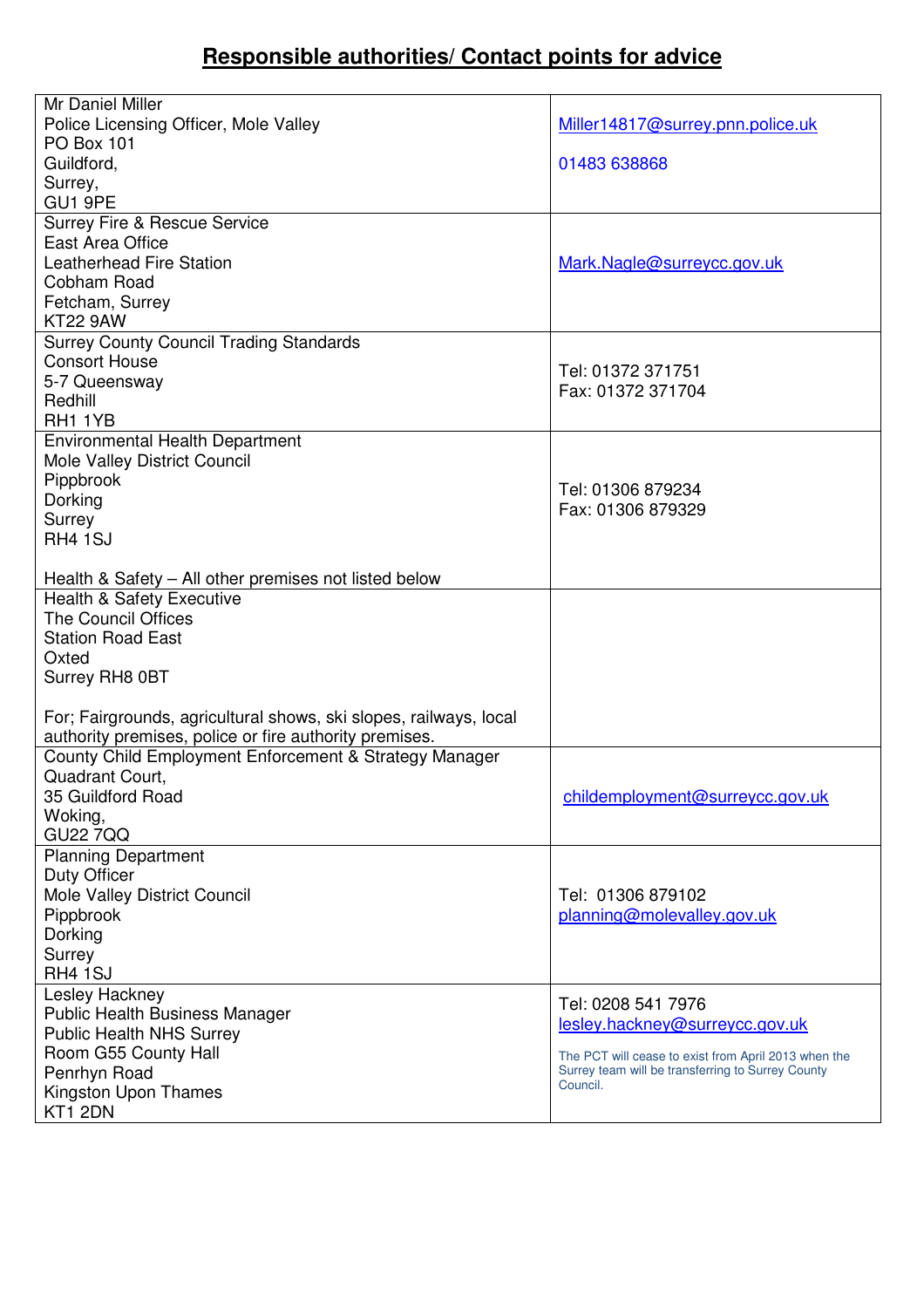#### **Main Fee Levels**

| Band                                                                                                                                                              | А                    | B                       | С                        |      | D                         | E                |  |
|-------------------------------------------------------------------------------------------------------------------------------------------------------------------|----------------------|-------------------------|--------------------------|------|---------------------------|------------------|--|
| Non domestic<br>rateable value                                                                                                                                    | None<br>to<br>£4,300 | £4,301<br>τo<br>£33,000 | £33,001<br>īΟ<br>£87,000 |      | £87,001<br>to<br>£125,000 | £125,001<br>plus |  |
| Premises licences*                                                                                                                                                |                      |                         |                          |      |                           |                  |  |
| New application & variation                                                                                                                                       | £100                 | £190                    |                          | £315 | £450                      | £635             |  |
| Multiplier applied to premises<br>used exclusively or primarily for<br>the supply of alcohol for<br>consumption on the premises<br>(Bands D & E only)             | IN/A                 | M/A                     |                          | N/A  | X2<br>(E900)              | X3<br>(E1905)    |  |
| Annual charge *                                                                                                                                                   | £70                  | £180                    |                          | £295 | £320                      | £350             |  |
| Annual charge multiplier applied<br>to premises used exclusively or<br>primarily for the supply of alcohol<br>for consumption on the premises<br>(Bands D&E only) | In/a                 | In/a                    |                          | IN/A | X2<br>£640                | X3<br>£1050      |  |
| Club premises certificates                                                                                                                                        |                      |                         |                          |      |                           |                  |  |
| New application and variation                                                                                                                                     | £100                 | £190                    |                          | £315 | £450                      | £635             |  |
| Annual Charge                                                                                                                                                     | £70                  | £180                    |                          | £295 | £320                      | £350             |  |

\*There are additional fees for premises licence applications, and the annual fee for exceptionally large scale events (5,000+), unless certain conditions apply.

#### ADDITIONAL FEE

| $\mathcal{C}$ olumn 1                 | Column <sub>2</sub> |
|---------------------------------------|---------------------|
| $N$ umber                             | Additional fee      |
| $\vert 5,000 \text{ to } 9,999 \vert$ | £1,000              |
| 10,000 to 14,999                      | £2,000              |
| 15,000 to 19,999                      | £4,000              |
| 20,000 to 29,999                      | £8,000              |
| 30,000 to 39,999                      | £16,000             |
| $\parallel$ 40,000 to 49,999          | £24,000             |
| 50,000 to 59,999                      | £32,000             |
| $\parallel 60,000$ to 69,999          | £40,000             |
| 70,000 to 79,999                      | £48,000             |
| 80,000 to 89,999                      | £56,000             |
| $\parallel$ 90,000 and over           | £64,000             |

Please read Regulation 4(4) and 4(5) of The Licensing Act 2003 (Fees) Regulations 2005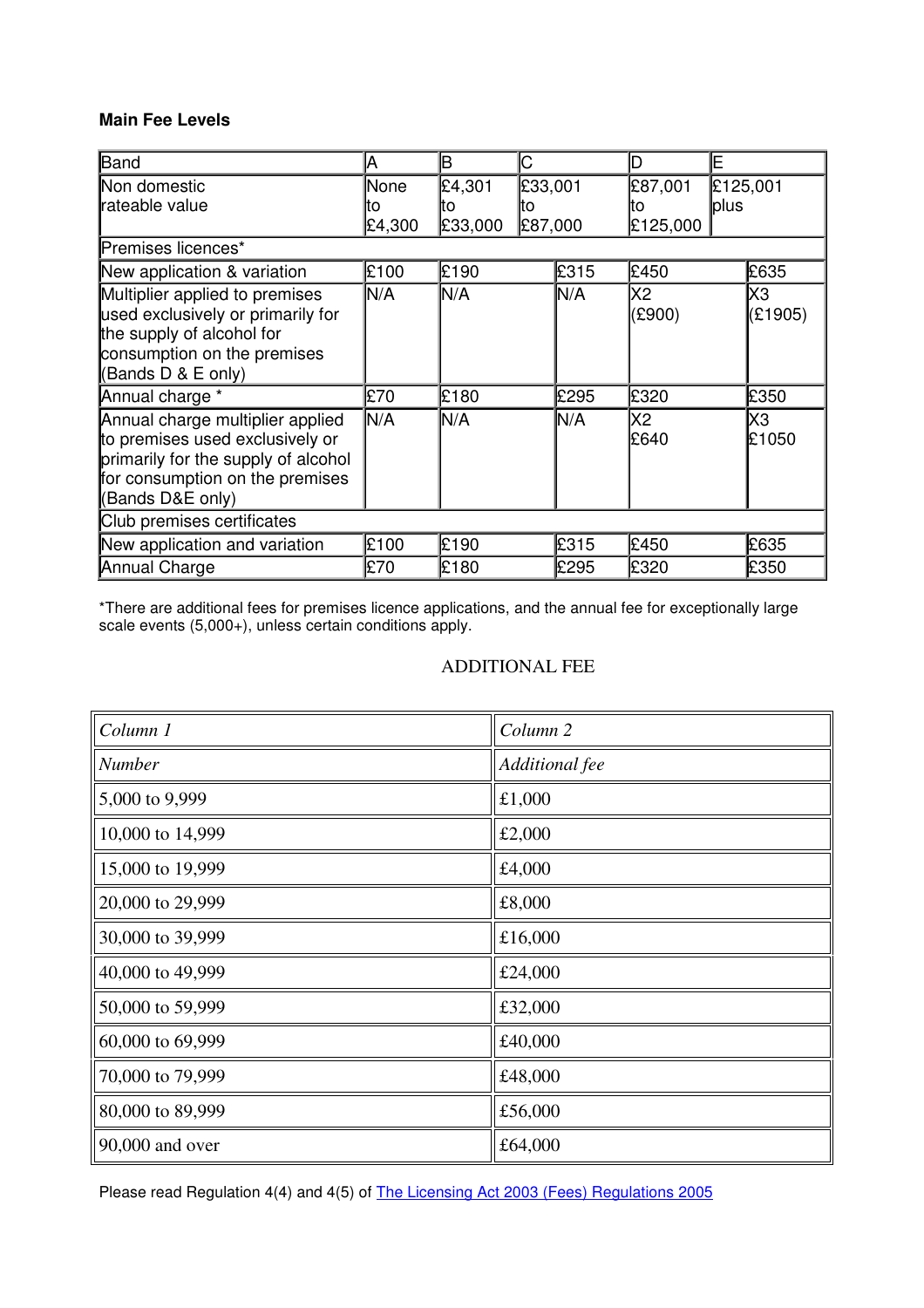#### **LICENSING ACT 2003**

#### **Mole Valley District Council Environmental Health, Licensing Team, Pippbrook, Dorking, Surrey, RH4 1SJ**

#### **GUIDANCE ADVERTISING VARIATION APPLICATIONS**

#### **ADVERTISING AN APPLICATION FOR A \*NEW / \*VARIATION OF A \*PREMISES LICENCE / \*CLUB PREMISES CERTIFICATE**

#### (\*Delete as appropriate)

An application for A \*new / \*variation of a \*premises licence / \*club premises certificate must be advertised on the site and in a locally circulating newspaper.

#### **Site Notice**

The notice must be displayed for a period of no less than 28 consecutive days, starting on the day after the day on which the application was given to Mole Valley District Council. The notice must be:

- A4 sized or larger
- On pale blue
- Printed legibly or typed in black in a font size of point 16 or larger

The notice must in all cases be displayed prominently at or on the premises to which it relates in such a position that it can be easily read from outside of the premises. Where premises cover an area in excess of fifty metres square, a further notice in the same format shall be displayed every fifty metres along the perimeter of the premises abutting the highway.

The site notice must state the following:

- Name of the applicant for a \*premises licence or the \*name of the club
- The postal address of the \*premises or \*club. If there is no postal address a description of the premises sufficient to enable the location and extent to be identified
- Briefly describe the proposed variation. In order that the public can make a properly informed decision as to whether or not to make representations you are strongly advised to include the proposed times of licensable activities, opening hours if different and the type of licensable activities proposed at the premises.
- The date by which an interested party or responsible authority may make representations to the Licensing Authority
- That representations shall be in writing
- That it is an offence to knowingly or recklessly make a false statement in connection with an application and the maximum fine for such an offence.

A sample site notice format is attached as Appendix A should you wish to use it.

#### **Newspaper notice**

The applicant shall publish a notice in a locally circulating newspaper or, if there is none, in a local newsletter, circular or similar document circulating in the vicinity of the premises.

The newspaper notice shall be published on at least one occasion during the period of ten working days, starting on the day after the day on which the application was given to the relevant Licensing Authority.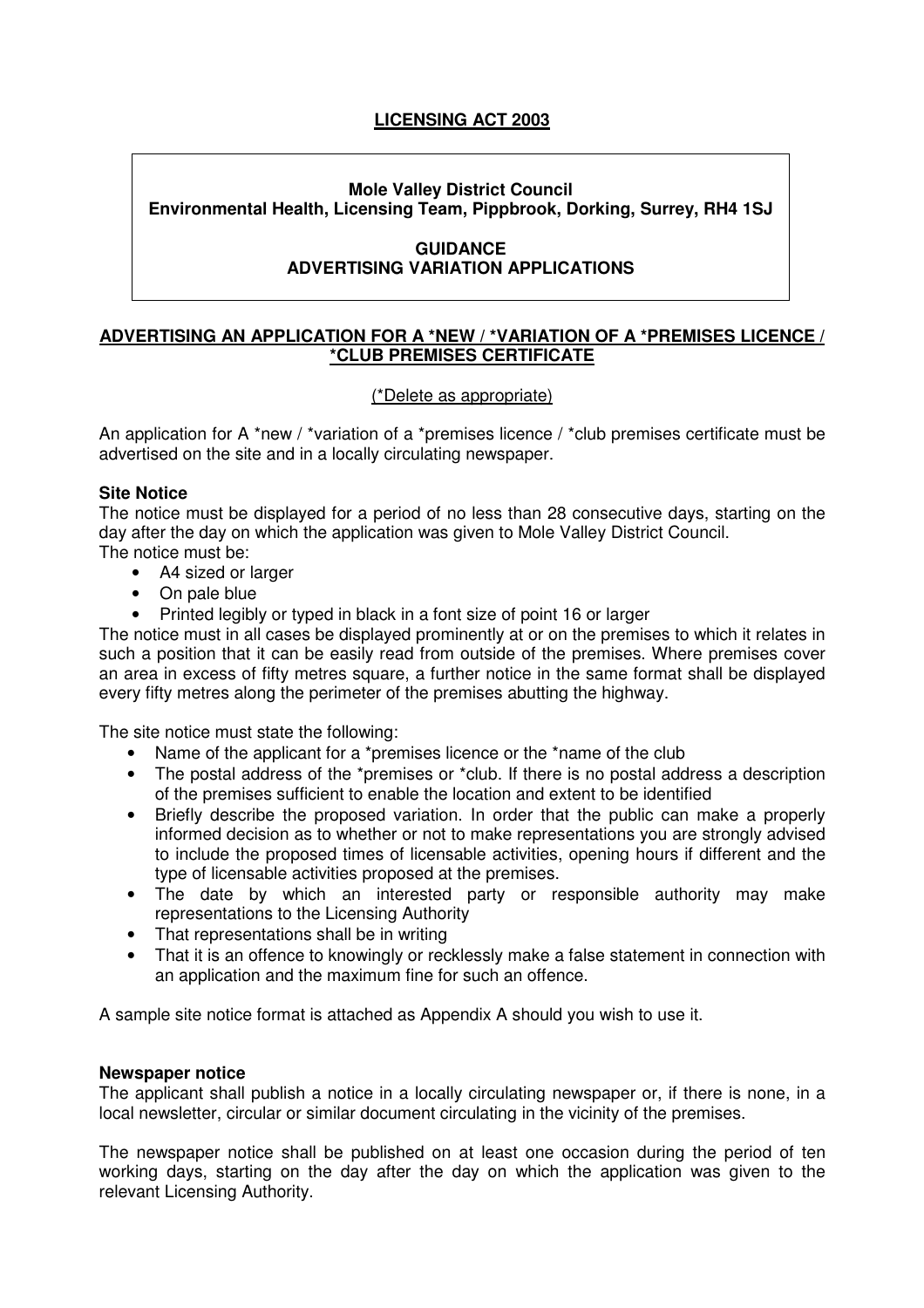The newspaper notice must state the following:

- Name of the applicant for a \*premises licence or the \*name of the club
- The postal address of the \*premises or \*club. If there is no postal address a description of the premises sufficient to enable the location and extent to be identified
- Briefly describe the proposed variation. In order that the public can make a properly informed decision as to whether or not to make representations you are strongly advised to include the proposed times of licensable activities, opening hours if different and the type of licensable activities proposed a the premises.
- The date by which an interested party or responsible authority may make representations to the Licensing Authority
- That representations shall be in writing
- That it is an offence to knowingly or recklessly make a false statement in connection with an application and the maximum fine for such an offence.

A sample newspaper notice format is attached as Appendix B should you wish to use it.

**The information in this guidance was accurate when produced, but you are always advised to seek your own legal advice should you have any queries and you should note that the Council cannot be liable in any way for the contents of this guidance.**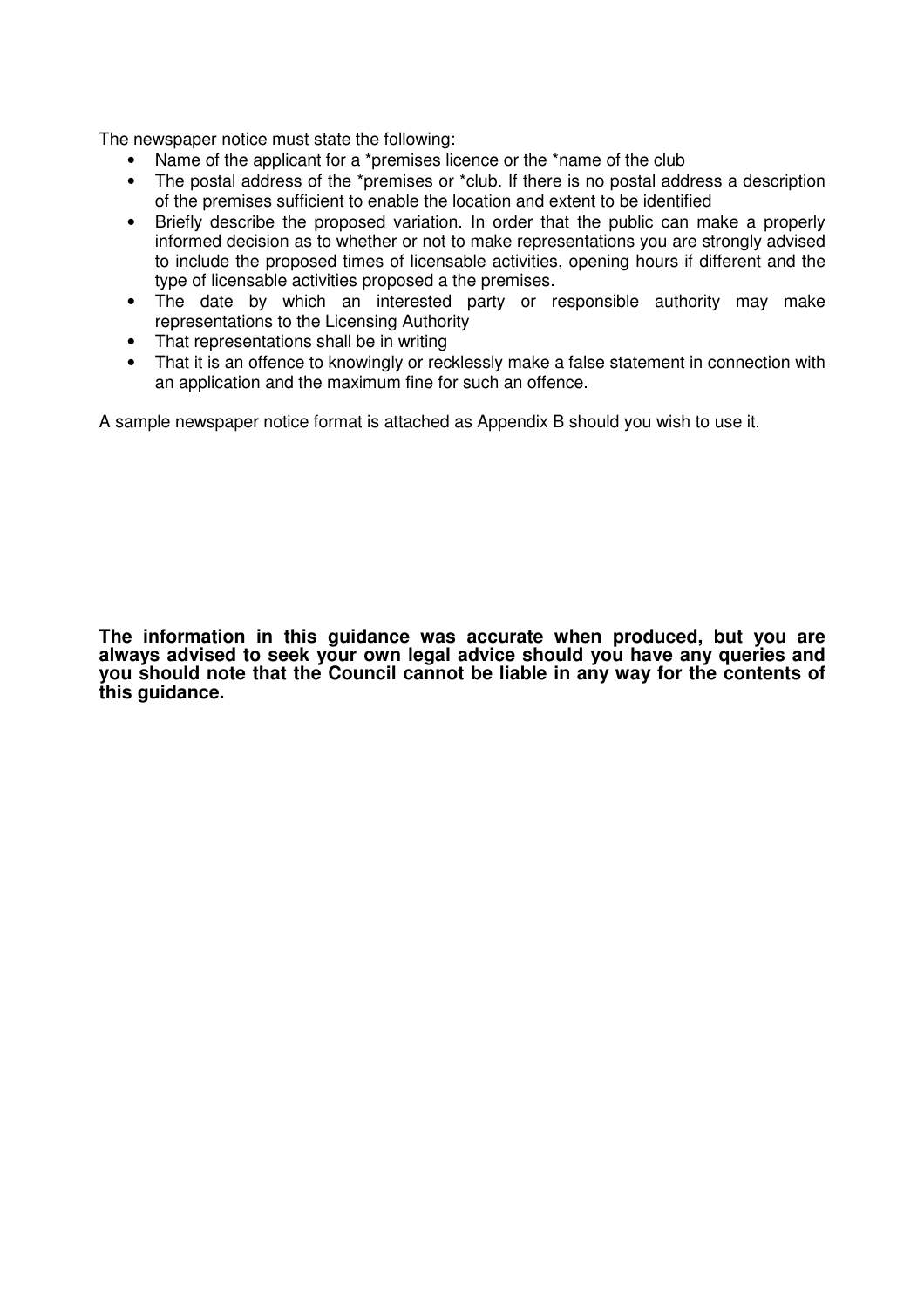#### APPENDIX A

#### Sample site notice format. (The notice must be in font size 16 or larger)

LICENSING ACT 2003 Application for a \*New / \*Variation of a \*Premises Licence / \*Club Premises **Certificate** (\*Delete as appropriate)

**I** (Insert full name of applicant)………………………………………………………………………….. **Of** (Insert the full postal address of the premises)……………………………………………………. ……………………………………………………………………………………………………………….

……………………………………………………………………………………………………………….

(Where there is no postal address a description of the premises sufficient to enable the location and extent of the premises to be identified)

**I have submitted an application for a \*new / \*variation of a \*premises licence / \*club premises certificate to Mole Valley District Council, Environmental Health Licensing Team, Pippbrook, Dorking, Surrey, RH4 1SJ. The record of the application may also be inspected at this address between 9.00 am and 4.00 pm Mon – Friday.** 

**Details of \*New / Variation** (Type of licensable activity, proposed times of activities and opening hours of premises)………………………………………….................................................. ………………………………………………………………………………………………………………  $\mathcal{L}^{\text{max}}_{\text{max}}$ ……………………………………………………………………………………………………………… ……………………………………………………………………………………………………………….

**Interested parties and responsible authorities may make written representation to the relevant Licensing Authority by………….**(Insert date which shall be no less than 28 consecutive days starting on the day after the day on which the application was given to the Licensing Authority) **such representation shall be made in writing.** 

**It is an offence to knowingly or recklessly make a false statement in connection with an application, the maximum fee for which a person is liable assuming conviction for the offence is level 5 on the standard scale.**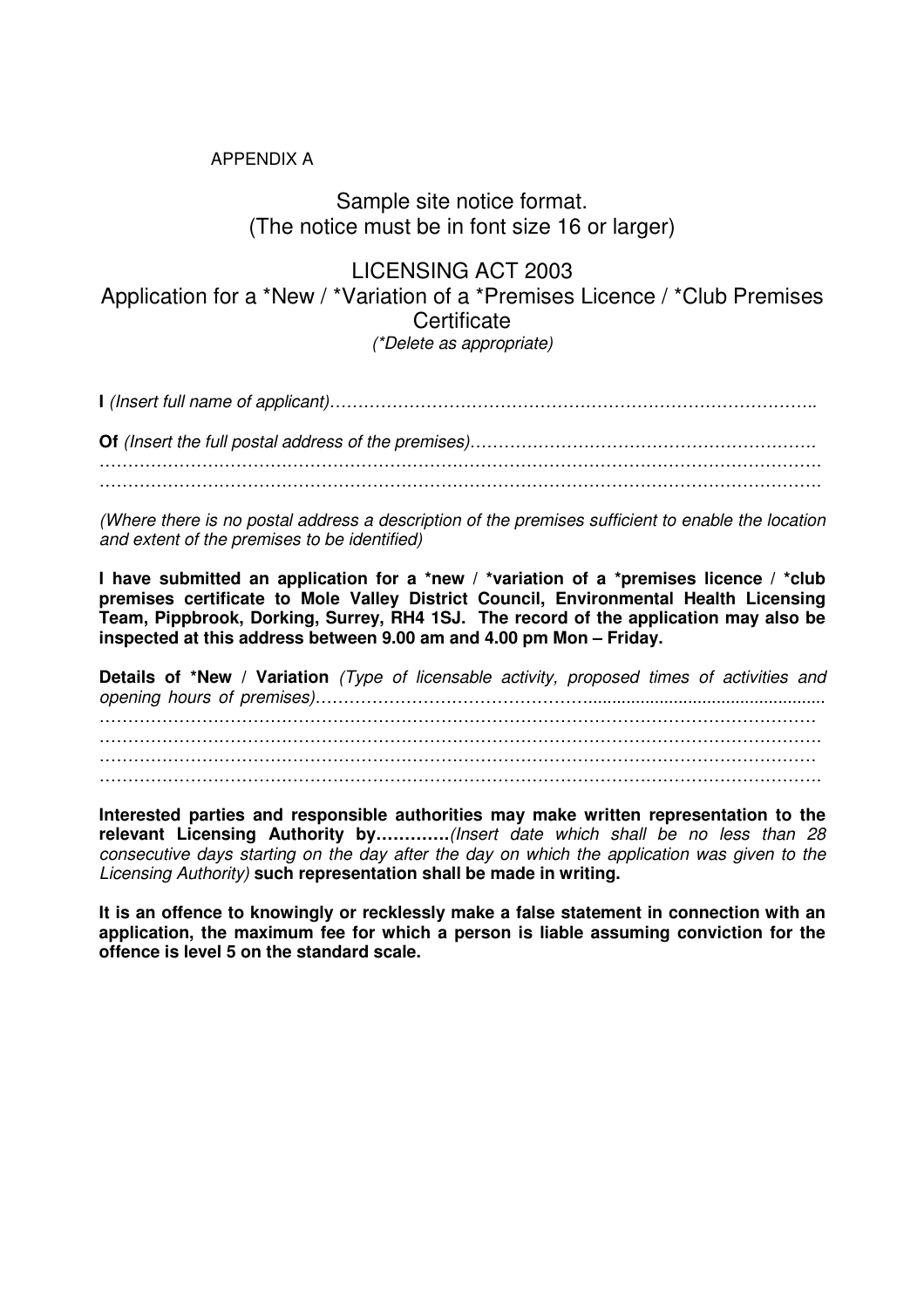APPENDIX B

Sample newspaper notice format

#### **LICENSING ACT 2003**

Application for a \*New / \*Variation of a \*Premises Licence / \*Club Premises Certificate (\*Delete as appropriate)

**I** (Insert full name of applicant)…………………………………….....

**Of** (Insert the full postal address of the premises)……………….....

.........................................................................................................

………………………………………………………………………………………..

(Where there is no postal address a description of the premises sufficient to enable the location and extent of the premises to be identified)

**I have submitted an application for the \*new / \*variation of a \*premises licence / \*club premises certificate to Mole Valley District Council, Environmental Health Licensing Team, Pippbrook, Dorking, Surrey, RH4 1SJ. The record of the application may also be inspected at this address between 9.00 am and 4.00 pm Monday.** 

**Details of \* New / Variation** (Type of licensable activity, proposed times of activities and opening hours of premises)…………………………………....................……………… ……………………………………………………………………………………………………………… ……………………………………………………………………………………………………………… …………

**Interested parties and responsible authorities may make written representation to the relevant Licensing Authority by………….**(Insert date which shall be no less than 28 consecutive days starting on the day after the day on which the application was given to the Licensing Authority) **such representation shall be made in writing.** 

**It is an offence to knowingly or recklessly make a false statement in connection with an application, the maximum fee for which a person is liable assuming conviction for the offence is level 5 on the standard scale.**